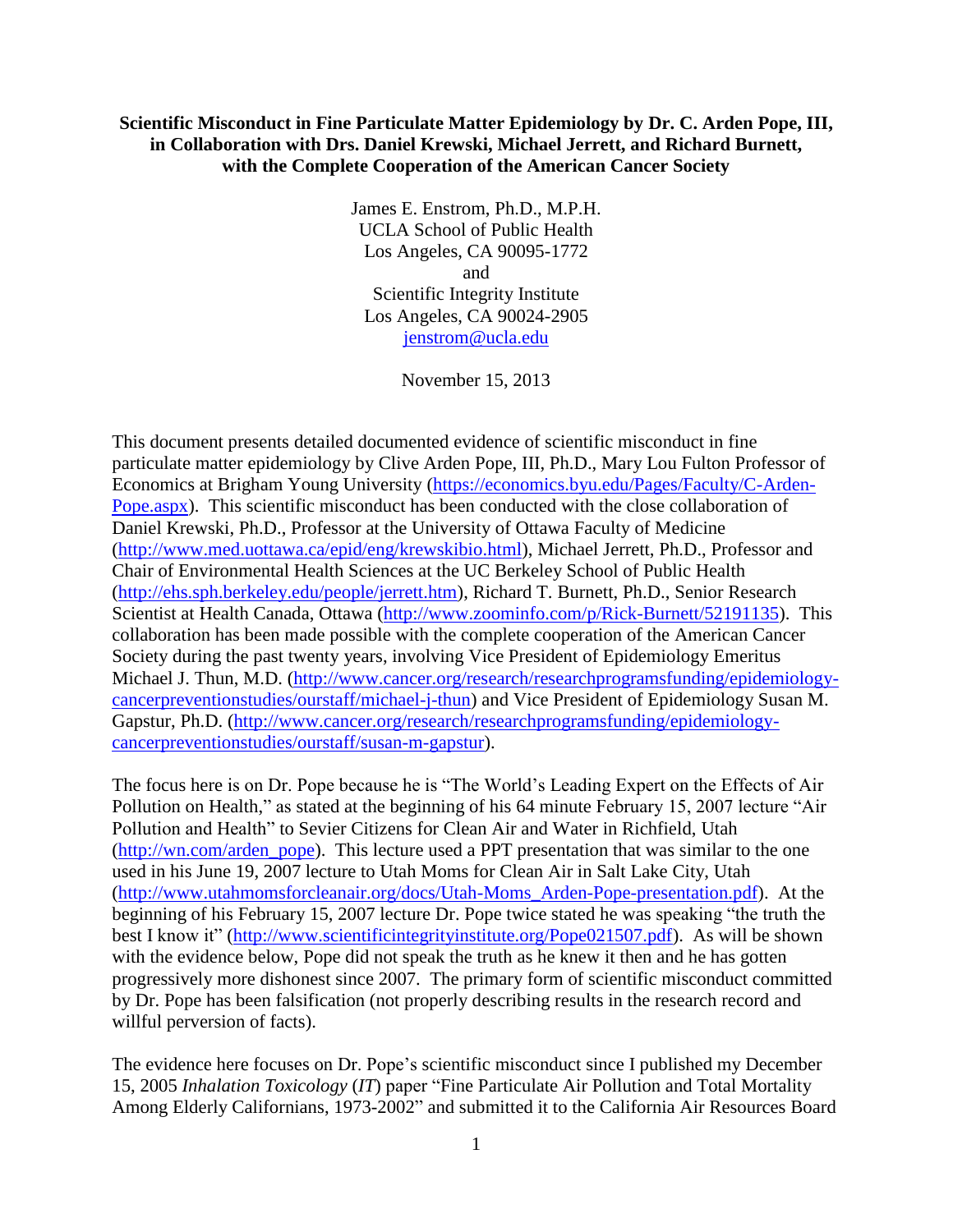(CARB) [\(http://www.arb.ca.gov/planning/gmerp/dec1plan/gmerp\\_comments/enstrom.pdf\)](http://www.arb.ca.gov/planning/gmerp/dec1plan/gmerp_comments/enstrom.pdf). In particular, the evidence relates to fine particulate matter (PM2.5) epidemiology and diesel vehicle regulations in California [\(http://www.forbes.com/2010/06/08/california-diesel](http://www.forbes.com/2010/06/08/california-diesel-regulation-pollution-opinions-columnists-henry-i-miller-james-e-enstrom.html)[regulation-pollution-opinions-columnists-henry-i-miller-james-e-enstrom.html\)](http://www.forbes.com/2010/06/08/california-diesel-regulation-pollution-opinions-columnists-henry-i-miller-james-e-enstrom.html) and to the August 1, 2013 US House Science Committee subpoena of US Environmental Protection Agency (EPA) "secret science" data from the American Cancer Society Cancer Prevention Study II (CPS II) [\(http://science.house.gov/press-release/smith-subpoenas-epa-s-secret-science\)](http://science.house.gov/press-release/smith-subpoenas-epa-s-secret-science). The focus of this document is on 1) Dr. Pope's clear and consistent pattern of dishonesty and deception regarding his research, publications, and statements on PM2.5 mortality risk in California since 2006, while he participated in research on PM2.5 mortality risk in California funded by CARB and 2) Dr. Pope's direct involvement with CARB during 2006-2009 as a "scientific advisor" on the key report that provided the public health justification for the passage in December 2008 of draconian diesel PM2.5 regulations that have harmed countless California businessmen.

Intense controversy regarding PM2.5 epidemiology dates back to Dr. Pope's March 1, 1995 *AJRCCM* paper "Particulate Air Pollution as a Predictor of Mortality in a Prospective Study of U.S. Adults" based on ACS CPS II data with Dr. Thun of ACS Epidemiology as second author [\(http://www.atsjournals.org/doi/abs/10.1164/ajrccm/151.3\\_Pt\\_1.669\)](http://www.atsjournals.org/doi/abs/10.1164/ajrccm/151.3_Pt_1.669). The initial controversy was described in the July 25, 1997 Science article "Showdown Over Clean Air Science" [\(http://www.sciencemag.org/content/277/5325/466.full\)](http://www.sciencemag.org/content/277/5325/466.full) and the August/September 1997 Reason article "Polluted Science" [\(http://reason.com/archives/1997/08/01/polluted-science\)](http://reason.com/archives/1997/08/01/polluted-science).

The current controversy begins with my December 15, 2005 *IT* paper and the January 1, 2006 *IT* editorial about my paper by Dr. Suresh Moolgavkar "Fine Particles and Mortality" [\(http://www.scientificintegrityinstitute.org/IT010106.pdf\)](http://www.scientificintegrityinstitute.org/IT010106.pdf). These papers were cited in Dr. Pope's June 1, 2006 *JAWMA* "Critical Review—Health effects of fine particulate air pollution: Lines that connect" [\(http://www.scientificintegrityinstitute.org/PopeDockery2006.pdf\)](http://www.scientificintegrityinstitute.org/PopeDockery2006.pdf). Then, in conjunction with CARB, Dr. Pope prepared a 47-slide PPT presentation of his PM2.5 review which included my 2005 *IT* paper and the 2006 *IT* editorial, as well as my picture [\(http://www.scientificintegrityinstitute.org/PopePPT2006.pdf\)](http://www.scientificintegrityinstitute.org/PopePPT2006.pdf). My 2005 *IT* paper is the first statewide examination of PM2.5 and total mortality in California and it is still the most detailed examination of this relationship published in a peer-reviewed journal. Since his 2006 *JAWMA* paper, Dr. Pope has not properly cited the evidence on PM2.5 mortality risk in California.

On August 21, 2006 CARB scientists conducted a "Public Workshop on Updating the Methodology for Estimating Premature Death Associated with PM2.5 Exposures." The PPT presentation for this Workshop [\(http://www.arb.ca.gov/research/health/pm-mort/ws-slides.pdf\)](http://www.arb.ca.gov/research/health/pm-mort/ws-slides.pdf) shows Dr. Pope as a CARB advisor and "Key Steps in ARB's Update of Methodology" and "Tentative Timeline." However, the 2005 Enstrom paper was not shown as one of the "New studies emerged since 2002." Joel M. Schwartz of the American Enterprise Institute testified at the Workshop and then on August 29, 2006 submitted to CARB ten pages of formal comments and three of his AEI papers, including his May 2006 paper "Air Pollution and Health: Do Popular Portrayals Reflect the Scientific Evidence?"

[\(http://joelschwartz.com/pdfs/AirPoll\\_Health\\_EPO\\_0506.pdf\)](http://joelschwartz.com/pdfs/AirPoll_Health_EPO_0506.pdf). His formal comments stated "The discussions and handouts at the August 21 workshop indicate that CARB's approach to evaluating the association of PM2.5 and mortality tends to omit contrary evidence and to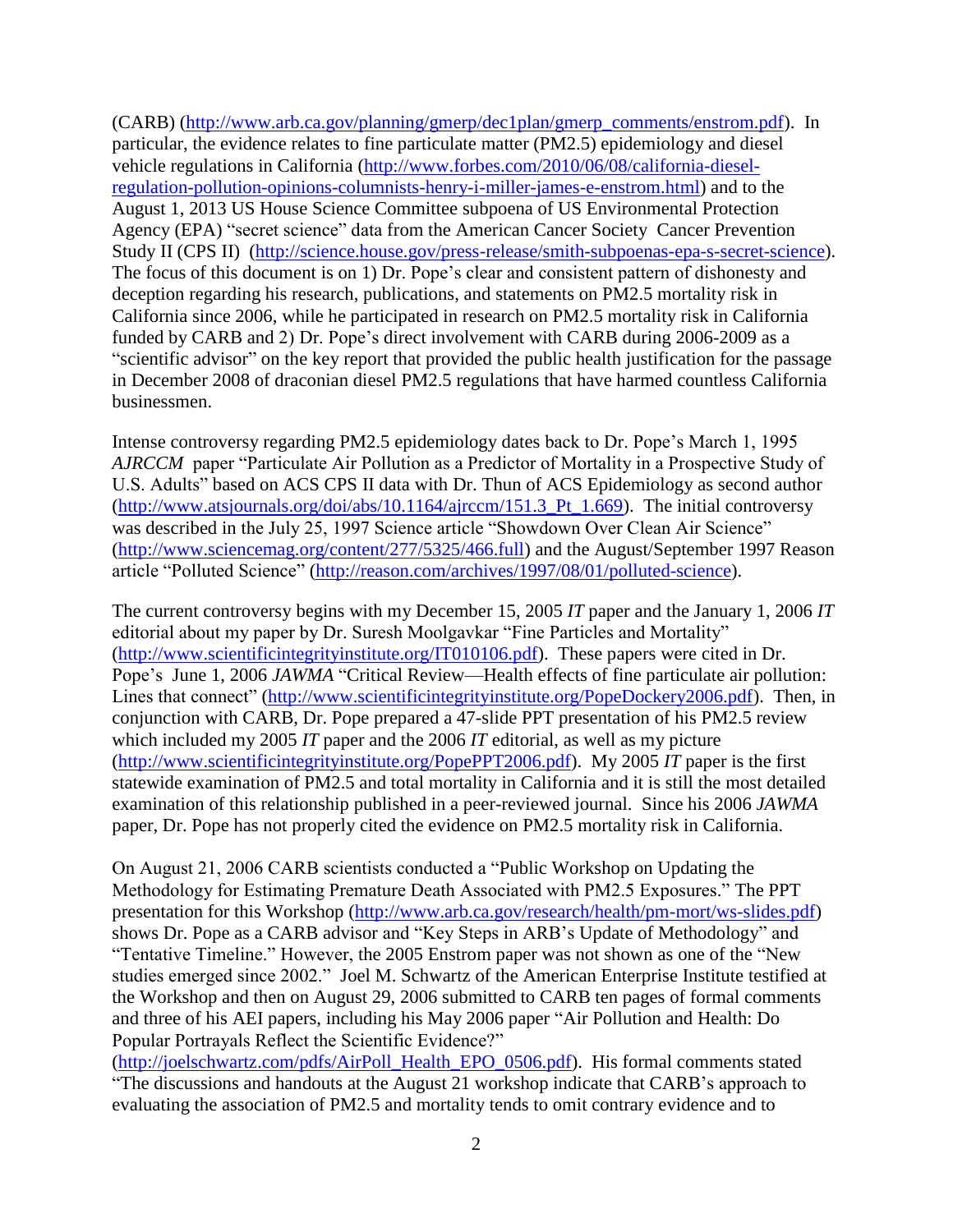uncritically accept supportive evidence. This would cause CARB to overstate the magnitude and certainty of the association of air pollution and premature mortality." [\(http://www.scientificintegrityinstitute.org/Schwartz082906.pdf\)](http://www.scientificintegrityinstitute.org/Schwartz082906.pdf).

During the latter part of 2006, Dr. Jerrett, serving as Principle Investigator, worked with Drs. Pope, Krewski, and Burnett and six other co-Investigators on preparing the CARB Interagency Proposal No. 2624-254 "Spatiotemporal Analysis of Air Pollution and Mortality in California Based on the American Cancer Society Cohort"

[\(http://www.scientificintegrityinstitute.org/Jerrett012510.pdf\)](http://www.scientificintegrityinstitute.org/Jerrett012510.pdf). Dr. Pope was included as a consultant to be paid \$14,997, with the justification "Dr. Pope will supply expert guidance on the interpretation and analysis of statistical modeling and air pollution epidemiology."

This proposal contains the following claims that Dr. Pope knew in 2006 were dishonest: "California currently has no statewide studies assessing mortality resulting from air pollution in the general population." (page 3); "California has no state-wide estimates of mortality to support policymaking and regulatory activities. Extension of the ACS study to address scientific uncertainties and to derive estimates specific to California will assist the Air Resources Board and others to assess the benefits of policy interventions." (page 4); "*This study will derive the first California wide estimates of mortality associated with PM2.5 exposure and other criteria co-pollutants, thus supplying policymakers with a valuable resource for deriving benefit estimates*." (page 5). Drs. Jerrett, Krewski, and Burnett also knew in 2006 that the above claims were dishonest because they became aware of my 2005 *IT* paper in January 2006 when Dr. Krewski granted me permission to reproduce Figure 21 of the 2000 Krewski Health Effects Institute (HEI) Reanalysis Report [\(http://pubs.healtheffects.org/view.php?id=6\)](http://pubs.healtheffects.org/view.php?id=6) and use it in my June 1, 2006 *IT* response paper [\(http://www.scientificintegrityinstitute.org/IT060106.pdf\)](http://www.scientificintegrityinstitute.org/IT060106.pdf).

The Jerrett Proposal was reviewed by CARB Research Screening Committee on December 14, 2006 [\(http://www.arb.ca.gov/research/rsc/12-14-06/dec06adv.pdf\)](http://www.arb.ca.gov/research/rsc/12-14-06/dec06adv.pdf) and was approved by CARB on January 25, 2007 and it became "ARB/UCB Agreement No. 06-332," with a three-year total budget of \$749,706 [\(http://www.arb.ca.gov/board/books/2007/012507/07-1-4pres.pdf\)](http://www.arb.ca.gov/board/books/2007/012507/07-1-4pres.pdf). At both of these meetings false claims were made about no prior statewide studies of PM2.5 and mortality in California. If my paper had been cited in the Jerrett Proposal, the proposal would have had to acknowledge that a very large and detailed statewide study of PM2.5 and mortality in California had already been conducted and published. My study and its null findings would have influenced the specific aims and approval of the Jerrett Proposal by the CARB Research Screening Committee and CARB members. This scientific misconduct by Dr. Jerrett, Dr. Pope, and the other co-investigators was reported in a March 24, 2010 letter to UC President Mark G. Yudof by an Ad Hoc Group of California businessmen impacted by CARB diesel regulations [\(http://www.calcontrk.org/CARBdocs/letters/AdHocGroupLettertoYudofReJerrettMisconduct03](http://www.calcontrk.org/CARBdocs/letters/AdHocGroupLettertoYudofReJerrettMisconduct032410.pdf) [2410.pdf\)](http://www.calcontrk.org/CARBdocs/letters/AdHocGroupLettertoYudofReJerrettMisconduct032410.pdf). Dr. Pope was involved with this project until 2013, as will be explained later.

On January 25, 2007, the exact same day that the Jerrett Proposal was approved, Drs. Scott L. Zeger, Francesca Dominici, Aidan McDermott, and Jonathan M. Samet posted their Johns Hopkins University Department of Biostatistics Working Paper 133 "Mortality in the Medicare Population and Chronic Exposure to Fine Particulate Air Pollution" [\(http://biostats.bepress.com/jhubiostat/paper133\)](http://biostats.bepress.com/jhubiostat/paper133). These four JHU professors were major air pollution investigators at this time, all much more respected and better known than me, and they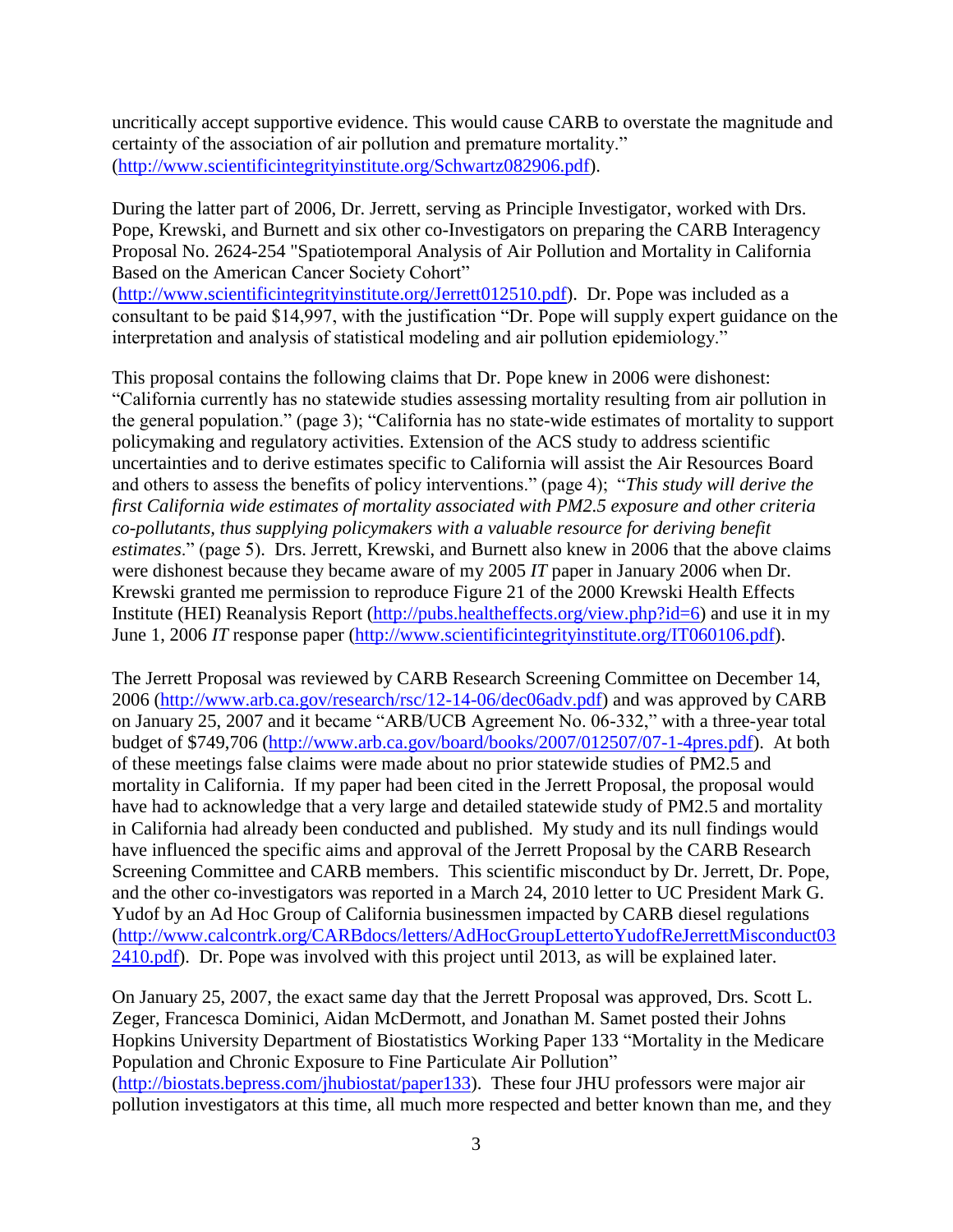cited my 2005 *IT* paper as being consistent with their finding "No positive association was found between county-level PM2.5 concentration and mortality rates for the 32 urban counties in the western U.S. [California, Oregon, and Washington] in the MCAPS [Medicare Cohort for Air Pollution Studies] cohort. The lack of association for the West is largely because the Los Angeles area counties have higher PM2.5 levels than other western counties, but not higher adjusted mortality rates. . . . In our initial analyses of the MCAPS data, we confirmed the association between PM2.5 and mortality found in other studies but find substantial and unexplained geographic heterogeneity in the effect of PM2.5 across the United States." The null findings in my 2005 *IT* paper and the "substantial and unexplained geographic heterogeneity" findings in Zeger 2007 were completely ignored by Dr. Pope in his February 15, 2007 and June 19, 2007 public lectures. A revised and expanded version of Zeger 2007 was published online August 12, 2008 [\(http://www.ncbi.nlm.nih.gov/pmc/?term=10.1289/ehp.11449\)](http://www.ncbi.nlm.nih.gov/pmc/?term=10.1289/ehp.11449).

The content of his 2007 lectures and the 2007 Jerrett Project are highly relevant to the honesty of Dr. Pope because during 2006-2009 he served as a "scientific advisor" to CARB on PM2.5 health effects. In particular, he provided scientific advice on a 2007 CARB draft report entitled "Methodology for Estimating the Premature Deaths Associated with Long-term Exposures to Fine Airborne Particulate Matter in California." The report was distributed to six peer reviewers with an August 27, 2007 CARB cover letter and the peer review comments were returned during September-October 2007. This draft based the dose-response relationship between PM2.5 and premature deaths (total mortality) in California on the national September 21, 2006 "Expanded Expert Judgment Assessment of the Concentration-Response Relationship Between PM2.5 Exposure and Mortality" [\(http://www.epa.gov/ttn/ecas/regdata/Uncertainty/pm\\_ee\\_report.pdf\)](http://www.epa.gov/ttn/ecas/regdata/Uncertainty/pm_ee_report.pdf). Drs. Pope and Krewski were two of the twelve experts used in this major PM2.5 risk assessment, constituting another conflict of interest for Dr. Pope in his role as a CARB scientific advisor.

The 2007 CARB draft report, including the comments of the six peer reviewers, was revised and released as the May 22, 2008 CARB Draft Report

[\(http://scientificintegrityinstitute.org/CARBPMDraft052208.pdf\)](http://scientificintegrityinstitute.org/CARBPMDraft052208.pdf). It was summarized at the May 22, 2008 CARB meeting in a PPT presentation "Revised Estimates of Premature Death Associated with PM2.5 Exposures in California," which cited Dr. Pope as a Scientific Advisor [\(http://www.arb.ca.gov/board/books/2008/052208/08-5-5pres.pdf\)](http://www.arb.ca.gov/board/books/2008/052208/08-5-5pres.pdf). Neither the report nor the PPT addressed my April 24, 2008 comments to CARB about the need to focus on Californiaspecific evidence as the basis for estimating PM2.5-related premature deaths in California [\(http://www.arb.ca.gov/lists/erplan08/2-carb\\_enstrom\\_comments\\_on\\_gmerp\\_042208.pdf\)](http://www.arb.ca.gov/lists/erplan08/2-carb_enstrom_comments_on_gmerp_042208.pdf).

A July 11, 2008 CARB teleconference was held because of my June 4, 2008 concerns stated to the CARB Chair Mary D. Nichols at her California Senate Rules Committee confirmation hearing in Sacramento [\(http://scientificintegrityinstitute.org/Nichols060408.pdf\)](http://scientificintegrityinstitute.org/Nichols060408.pdf). I was very concerned that the May 22, 2008 CARB Draft Report had not properly focused on PM2.5 mortality risk in California [\(http://scientificintegrityinstitute.org/AgendaSum071108.pdf\)](http://scientificintegrityinstitute.org/AgendaSum071108.pdf). During that teleconference I spoke directly with Drs. Pope, Jerrett, and Burnett about failure of the CARB report to properly present and use California-specific PM2.5 mortality risk evidence [\(http://scientificintegrityinstitute.org/Enstrom071108.pdf\)](http://scientificintegrityinstitute.org/Enstrom071108.pdf). Dr. Pope and the others evaded my repeated requests to them to clarify the Jerrett Project California PM2.5 mortality risk findings, as well as prior PM2.5 findings dating back to Figure 21 in the 2000 Krewski HEI Reanalysis Report. I stated "I'm very concerned that a number of these [CARB diesel vehicle] regulations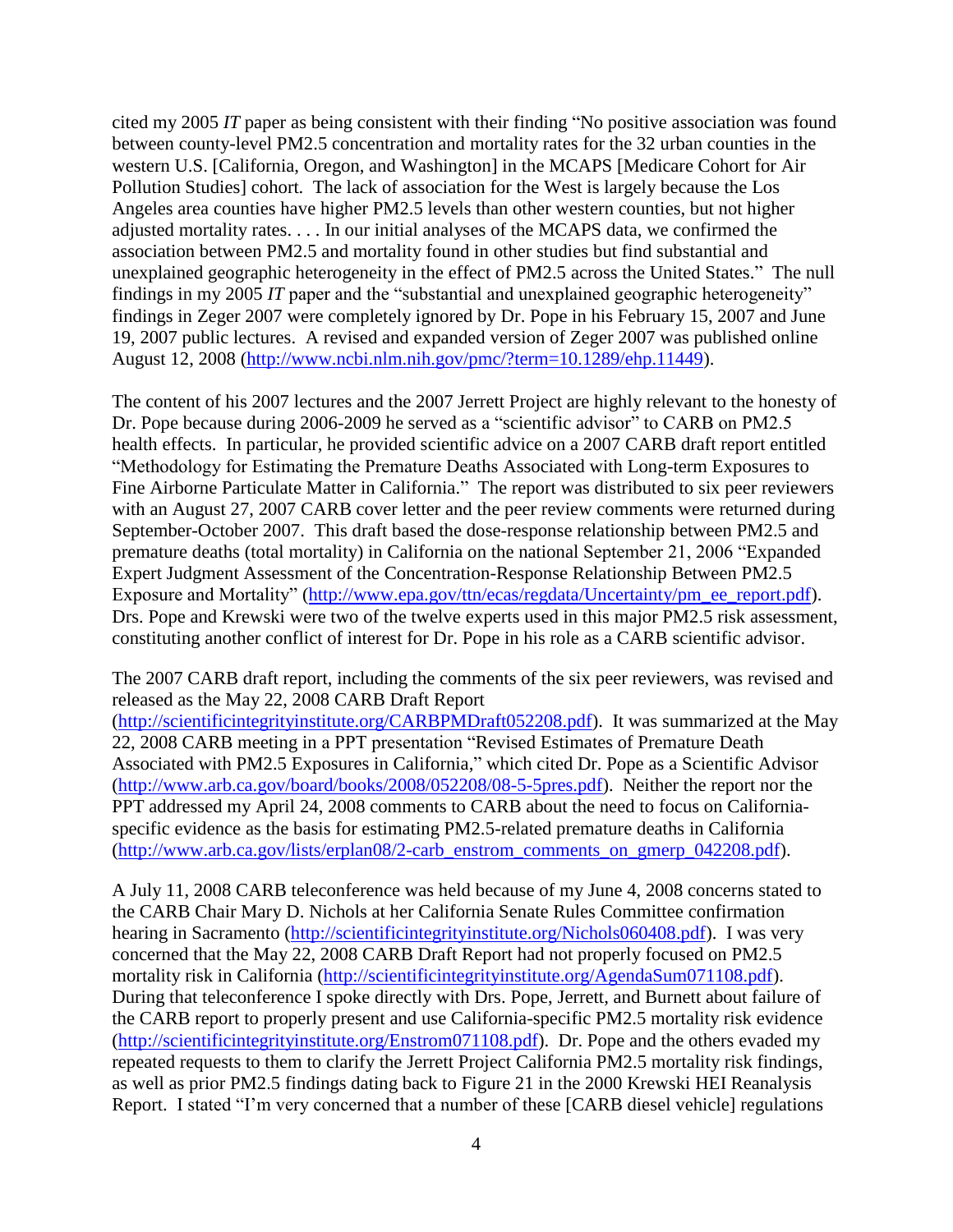are going to move forward based on, well for instance, the Pope 2002 study when more studies are forth coming and I think that if there's an effort made by the ARB to slow down the regulatory process that would relieve a lot of my concerns." In response, Dr. Pope stated "That's something I wouldn't get involved with one way or the other. I'm interested in the science and I hope that the regulation is wise and uses the science in a reasonable way." [\(http://scientificintegrityinstitute.org/CARB071108.pdf\)](http://scientificintegrityinstitute.org/CARB071108.pdf). This was a disingenuous and dishonest statement by Dr. Pope because he has been clearly aware since at least 2006, when he began advising CARB, that his research and reviews on PM2.5 mortality risk were being used by CARB as public health justification for draconian diesel vehicle regulations in California.

When Pope failed to contact me, as per his comments during the teleconference, I sent him an August 20, 2008 email request asking for the same California-specific calculations that I had asked for during the teleconference [\(http://www.scientificintegrityinstitute.org/Pope082008.pdf\)](http://www.scientificintegrityinstitute.org/Pope082008.pdf). Pope never responded to my email request. During this period, a total of 148 pages of highly critical public comments were received by CARB regarding the May 22, 2008 Draft Staff Report [\(http://www.arb.ca.gov/research/health/pm-mort/pm-mort\\_supp.pdf\)](http://www.arb.ca.gov/research/health/pm-mort/pm-mort_supp.pdf). On October 24, 2008 CARB issued a Final Staff Report "Methodology for Estimating Premature Deaths Associated with Long-term Exposure to Fine Airborne Particulate Matter in California" [\(http://www.scientificintegrityinstitute.org/CARBPMFinal102408.pdf\)](http://www.scientificintegrityinstitute.org/CARBPMFinal102408.pdf). In spite of the extensive detailed criticism that Dr. Pope must have seen, the Final Staff Report was essentially unchanged from Draft Staff Report. Both of these reports listed Dr. Pope as a Scientific Advisor and they reflect his failure to address serious criticism and null California-specific PM2.5 risk evidence.

I challenged the scientific integrity of the Final Staff Report with detailed December 10, 2008 CARB public comments regarding the proposed CARB Statewide Truck and Bus Regulation. I described six different sources showing geographic variation in PM2.5 mortality risk nationally and little or no PM2.5 mortality risk in California [\(http://www.arb.ca.gov/lists/truckbus08/897](http://www.arb.ca.gov/lists/truckbus08/897-carb_enstrom_comments_on_statewide_truck_regulations_121008.pdf) carb enstrom comments on statewide truck regulations 121008.pdf). In spite of the massive criticism of scientific, legal, and economic aspects of the CARB Truck and Bus Regulation received from hundreds of commenters, this multi-billion dollar diesel vehicle regulation was approved by CARB on December 12, 2008 [\(http://www.arb.ca.gov/newsrel/nr121208.htm\)](http://www.arb.ca.gov/newsrel/nr121208.htm).

Although we had engaged in direct discussion and correspondence about this issue in 2008, Dr. Pope did not address the issue of geographic variation in PM2.5 mortality risk in his January 22, 2009 NEJM paper "Fine Particulate Air Pollution and Life Expectancy in the United States" [\(http://www.nejm.org/doi/full/10.1056/NEJMsa0805646\)](http://www.nejm.org/doi/full/10.1056/NEJMsa0805646). This paper made no mention of the above evidence of geographic variation in PM2.5 mortality risk dating back to 2000. I submitted a February 11, 2009 NEJM letter with specific results showing no relationship in California based on data from me and the paper. Although my letter was rejected by the NEJM on March 16, 2009, it was forwarded to Dr. Pope for comment [\(http://www.arb.ca.gov/lists/gmove09/1](http://www.arb.ca.gov/lists/gmove09/1-carb_enstrom_comments_re_pm2.5_and_life_expectancy_052709.pdf) [carb\\_enstrom\\_comments\\_re\\_pm2.5\\_and\\_life\\_expectancy\\_052709.pdf\)](http://www.arb.ca.gov/lists/gmove09/1-carb_enstrom_comments_re_pm2.5_and_life_expectancy_052709.pdf).

Dr. Pope has never acknowledged or addressed my null California results and my concerns about his conclusions regarding the relationship between PM2.5 and life expectancy. For instance, he failed to address any such criticism in his May 3, 2009 HEI PPT presentation on this relationship [\(http://www.healtheffects.org/Slides/AnnConf2009/Pope.pdf\)](http://www.healtheffects.org/Slides/AnnConf2009/Pope.pdf). Additional criticism of Pope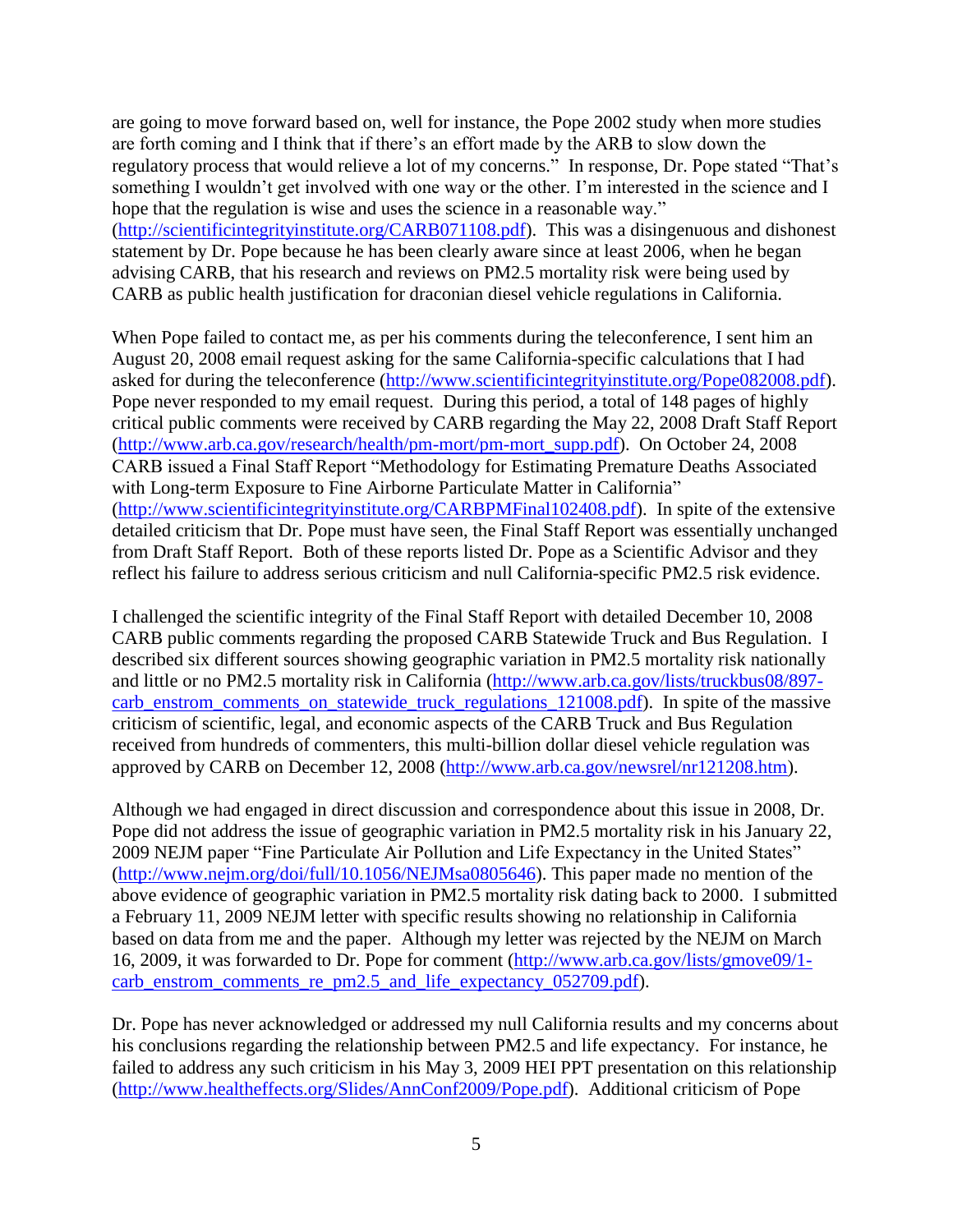2009 is contained in the September 2012 paper of Goran Krstić, Ph.D., whose 2009 letter was also rejected by the NEJM. Reanalyzing Dr. Pope's publicly available data, Dr. Krstić found "The observed loss of statistical significance in the correlation between the reduction of ambient air PM2.5 concentrations and life expectancy in metropolitan areas of the United States, after removing one of the metropolitan areas [Topeka, KS] from the regression analysis, may raise concern for the policymakers in decisions regarding further reductions in permitted levels of air pollution emissions." [\(http://www.ncbi.nlm.nih.gov/pubmed/23019812\)](http://www.ncbi.nlm.nih.gov/pubmed/23019812). This same Pope 2009 data was reanalyzed in the August 2013 paper of Dr. S. Stanley Young, who concluded "Given the lack of effect in the West and the greater importance of other predictors, we agree with Krstić that this data set does not support the claim that decreasing PM2.5 will increase longevity." [\(http://onlinelibrary.wiley.com/doi/10.1002/sam.11202/abstract\)](http://onlinelibrary.wiley.com/doi/10.1002/sam.11202/abstract).

During 2002-2009 Dr. Pope worked with Dr. Krewski on an HEI project that resulted in the June 3, 2009 HEI Research Report 140 "Extended Follow-Up and Spatial Analysis of the American Cancer Society Study Linking Particulate Air Pollution and Mortality," which lists Dr. Pope as eighth author [\(http://pubs.healtheffects.org/view.php?id=315\)](http://pubs.healtheffects.org/view.php?id=315). HEI Heath Review Committee Commentary states "Dr. Krewski's 4-year study, 'Extended Follow-Up and Spatial Analysis of the American Cancer Society Study Linking Particulate Air Pollution and Mortality,' began in May 2002. Total expenditures were \$425,000. The draft Investigators' Report from Krewski and colleagues was received for review in January 2007. A revised report, received in January 2008, was accepted for publication in June 2008." The final report results were summarized in a May 21, 2008 Krewski PPT [\(http://www.scientificintegrityinstitute.org/Krewski052108.pdf\)](http://www.scientificintegrityinstitute.org/Krewski052108.pdf). This "spatial analysis" did not analyze or discuss the geographic variation in PM2.5 mortality risk that was found in Figures 5 and 21 of the 2000 Krewski HEI Reanalysis Report and it did not cite papers showing geographic variation like Enstrom 2005, Enstrom 2006, Zeger 2007, and Zeger 2008. As explained previously, the primary authors, including Drs. Pope, Krewski, Jerrett, and Burnett, were all well aware of evidence of national geographic variation dating back to the 2000 HEI Reanalysis Report. Yet they failed to address this issue in the 2009 HEI Research Report.

On November 16, 2009 CARB Member John B. Telles, M.D., raised serious concerns about the integrity of the October 24, 2008 CARB Final Staff Report because of the dishonesty of its lead author, Hien T. Tran [\(http://www.scientificintegrityinstitute.org/Telles111609.pdf\)](http://www.scientificintegrityinstitute.org/Telles111609.pdf). The dishonesty of Tran is described on a website that describes scientific and ethical misconduct by CARB [\(http://killcarb.org/tranpage.html\)](http://killcarb.org/tranpage.html). As a result of Dr. Telles' concerns, a February 26, 2010 CARB Symposium "Estimating Premature Deaths from Long-term Exposure to PM2.5" and organized and conducted in Sacramento. Dr. Pope and I participated, along with Drs. Krewski, Jerrett, Moolgavkar, and numerous other PM2.5 mortality risk experts [\(http://www.arb.ca.gov/research/health/pm-mort/pm-mort-ws\\_02-26-10.htm\)](http://www.arb.ca.gov/research/health/pm-mort/pm-mort-ws_02-26-10.htm). Several dozen California businessmen adversely impacted by the CARB diesel vehicle regulations approved on December 12, 2008 were in the audience of this Symposium. Along with Dr. Telles, they were very concerned about the integrity of the October 24, 2008 CARB Final Staff Report.

At the Symposium Dr. Pope made a 52-slide PPT presentation "Overview of PM2.5-Related Mortality Studies" [\(http://www.arb.ca.gov/research/health/pm-mort/pope.pdf\)](http://www.arb.ca.gov/research/health/pm-mort/pope.pdf). On slide 50 he posed the question "Then which health studies are relevant to California?" and followed this with an accurate statement "Some of the highest quality research on the health effects of air pollution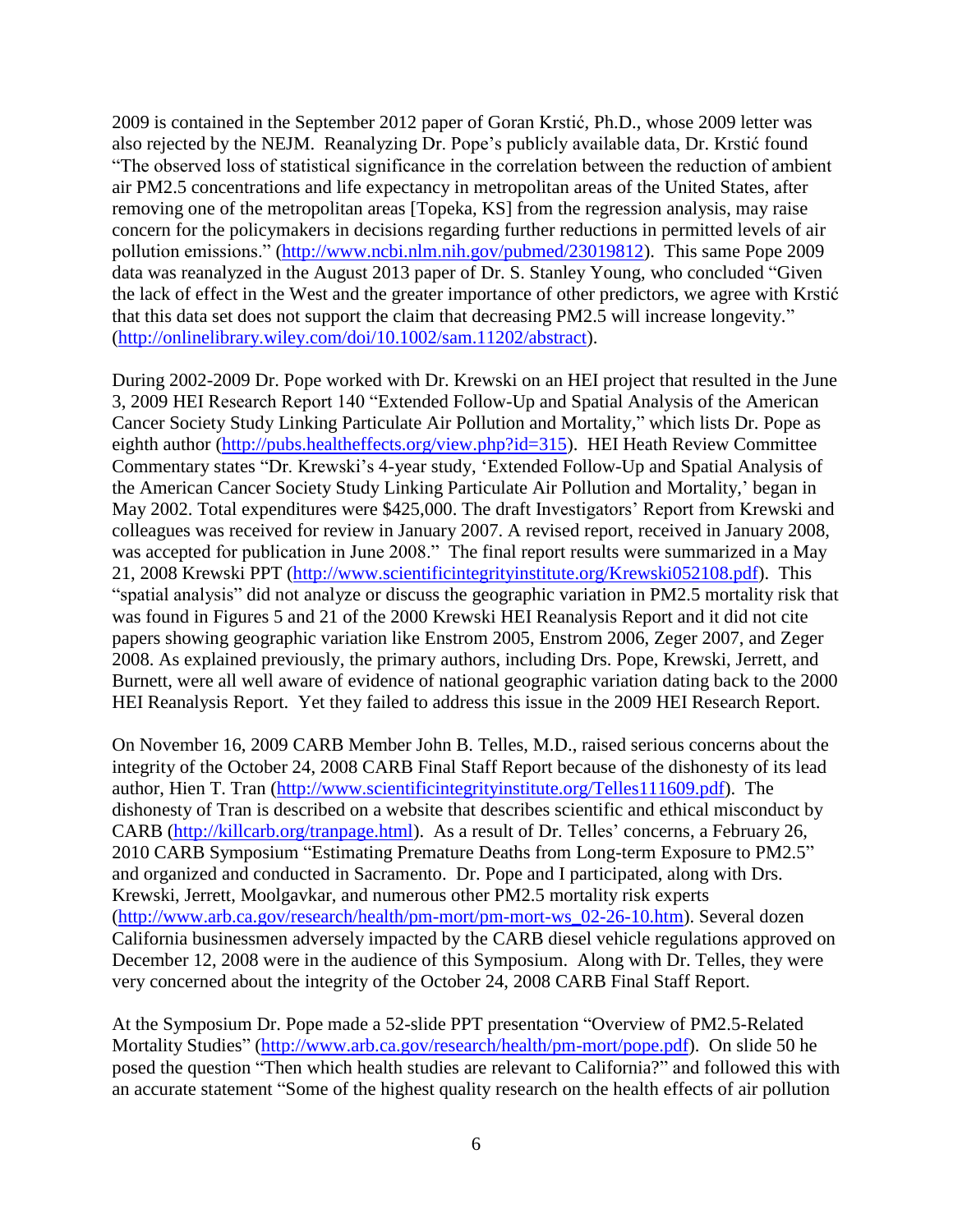has been conducted in California" and a false statement "The results are similar to studies from elsewhere." His slides 48 and 49 did not accurately reflect all of the existing null Californiaspecific results. Particularly disturbing is the fact that Dr. Pope did not present any Californiaspecific results that should have been in the June 3, 2009 Krewski HEI Research Report. Even more disturbing is the fact that he did not present any results from the ongoing Jerrett Project described earlier. When the Jerrett Project was approved on January 25, 2007, the agreement with CARB called for the California-wide results to be available in eighteen months (July 2008).

Although not shown by Dr. Pope, Dr. Jerrett did show in slide 12 of his Symposium presentation that the Jerrett Project found no relationship between PM2.5 and total mortality in California  $(RR = 1.00)$  [\(http://www.scientificintegrityinstitute.org/JerrettTrans022610.pdf\)](http://www.scientificintegrityinstitute.org/JerrettTrans022610.pdf). This null result is in exact agreement with the Enstrom 2005 result  $(RR = 1.00)$ . An Ad Hoc Group of California businessmen who attended February 26, 2010 CARB Symposium were interested in seeing all the California evidence, particularly the California-specific results from the 2009 HEI Research Report. They submitted a request to HEI for these results and their request yielded an August 31, 2010 HEI letter containing California-specific results calculated by Dr. Krewski as a subset of the national results in the 2009 HEI Research Report. Dr. Krewski found no PM2.5 mortality risk in California:  $RR = 0.87 (0.81 - 0.94)$  during 1982-1989 and  $RR = 0.96 (0.92 - 1.00)$  during 1982-2000 [\(http://www.arb.ca.gov/research/health/pm-mort/HEI\\_Correspondence.pdf\)](http://www.arb.ca.gov/research/health/pm-mort/HEI_Correspondence.pdf).

The low PM2.5 mortality risk in California during 1982-1989 found by Dr. Krewski is consistent with my September 30, 2010 analysis of Figures 5 and 21 in the 2000 HEI Report [\(http://www.scientificintegrityinstitute.org/HEIFigure5093010.pdf\)](http://www.scientificintegrityinstitute.org/HEIFigure5093010.pdf). Based on my own analysis, Figure 5 showed PM2.5 mortality risk for 49 US cities (metropolitan areas) and Fresno, California ranked second lowest and Los Angeles, California ranked fifth lowest. Figures 5 and 21 were not mentioned in Dr. Pope's Symposium PPT or in the 2009 HEI Report. It certainly should have been included in 2009 HEI Report if Dr. Pope had been honest in addressing Figures 5 and 21, my 2006 and 2008 submissions to CARB, and my 2008 requests to him. The null California results from the Jerrett Project could have been released in early 2008 and then incorporated into the CARB Draft Report and the CARB Final Report. Modified CARB reports that found few or no premature deaths in California due to PM2.5 would probably have changed the December 12, 2008 CARB vote on the Truck and Bus Regulation.

Because of my extensive concerns about the scientific integrity of PM2.5 epidemiology, as described above, I organized a symposium, "Ethical Aspects of Small Epidemiologic Risks," for the Third North American Congress of Epidemiology (CoE) in Montreal, Canada during June 21-24, 2011 [\(http://www.epiresearch.org/archive/fall10news.pdf\)](http://www.epiresearch.org/archive/fall10news.pdf). This symposium was sponsored by the American College of Epidemiology and at that time I was Chair of the ACE Ethics Committee [\(http://acepidemiology.org/content/ethics\)](http://acepidemiology.org/content/ethics). I invited 18 experts in PM2.5 epidemiology who held views different than my own to debate me at this ethics symposium. All 18 of the experts declined my invitation, including six co-Investigators of the Jerrett Project: Drs. Jerrett, Pope, Krewski, Burnett, Thun, and Thurston

[\(http://www.scientificintegrityinstitute.org/COEEthics022311.pdf\)](http://scientificintegrityinstitute.org/coeethics022311.pdf). Because diverse points of view on PM2.5 epidemiology could not be presented at the Symposium, it was cancelled. This disappointing experience illustrates the difficulty of resolving ethical issues in PM2.5 epidemiology, like lack of access to underlying data and deliberate misrepresentation of results.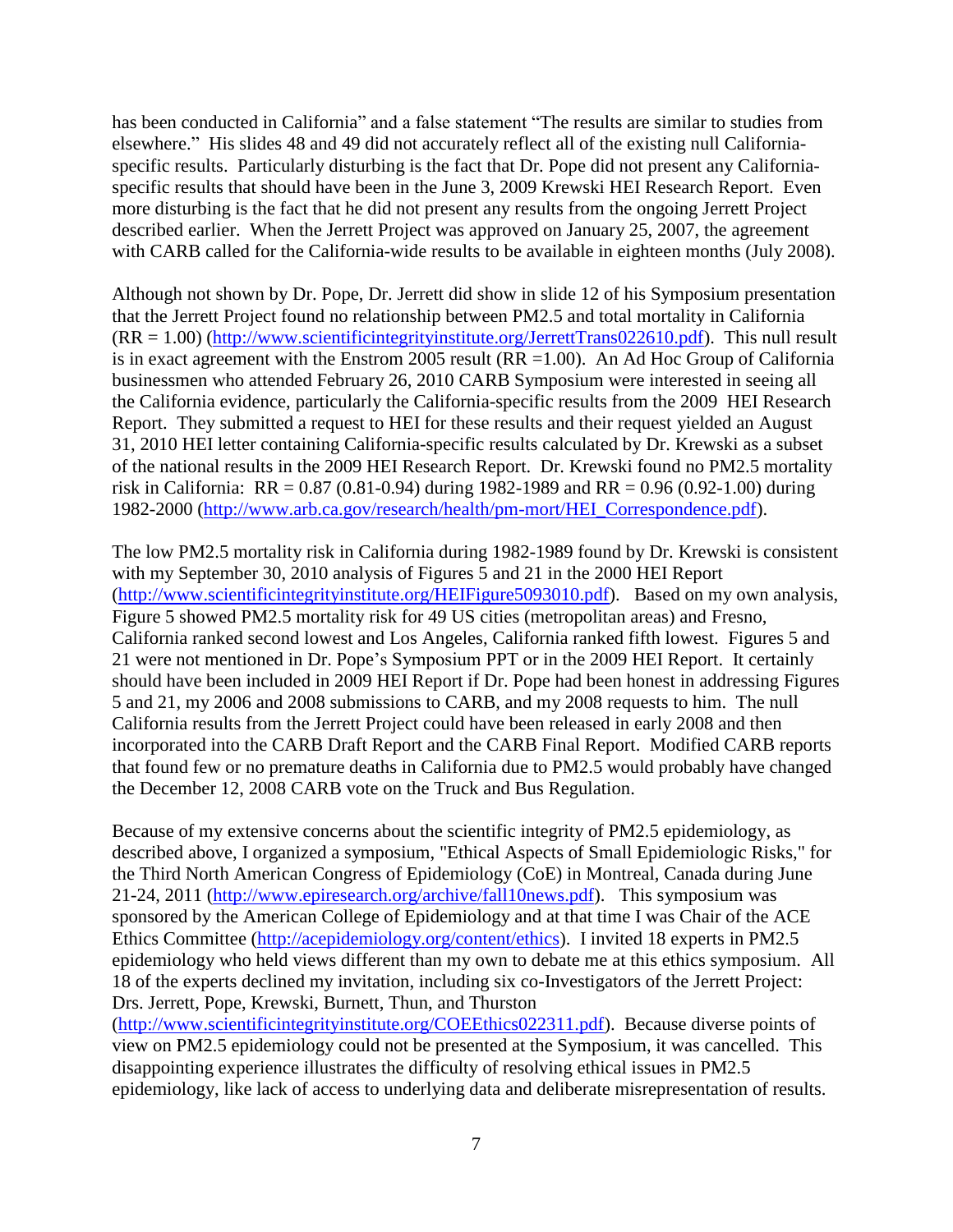The June 9, 2011 Draft Jerrett Report, with Dr. Pope as the third author, presented null results from eight of the nine statistical models that they tested, adding to the single null finding presented by Dr. Jerrett on February 26, 2010. However, the Summary and Abstract of this report were heavily criticized by me and several others for stating conclusions that did not reflect the null findings in the report itself. This report was not approved and was deferred by the CARB Research Screening Committee. In spite of the criticism, the October 28, 2011 Final Jerrett Report was essentially unchanged from the June 9, 2011 Draft Jerrett Report. This lead to further criticism that the final report continued to misrepresent and/or ignore its overwhelmingly null findings [\(http://www.scientificintegrityinstitute.org/JerrettCriticism102811.pdf\)](http://www.scientificintegrityinstitute.org/JerrettCriticism102811.pdf).

Continuing misrepresentation of PM2.5 mortality risk in California is clearly evident in Dr. Pope's July 28, 2011 EPA Webinar PPT "Health Effects of Particulate Matter Air Pollution" [\(http://www.epa.gov/burnwise/pdfs/PMHealthEffects-Pope.pdf\)](http://www.epa.gov/burnwise/pdfs/PMHealthEffects-Pope.pdf). He makes no mention of PM2.5 mortality risk in California found in Figure 5 and 21 from Krewski 2000, the February 26, 2010 CARB Symposium, the June 9, 2011 Jerrett Report, or the June 1, 2011 Erratum to Ostro 2009 paper, or the June 23, 2011 Lipsett 2011 paper, all of which were available before his EPA webinar [\(http://www.scientificintegrityinstitute.org/Enstrom081512.pdf\)](http://scientificintegrityinstitute.org/Enstrom081512.pdf).

The most recent summary of all California evidence is given in my August 1, 2012 American Statistical Association Joint Statistical Meeting 2012 PPT presentation "Are Fine Particulates Killing Californians?" [\(http://www.scientificintegrityinstitute.org/ASA080112.pdf\)](http://www.scientificintegrityinstitute.org/ASA080112.pdf) and in my subsequent ASA JSM 2012 Proceedings paper "Particulate Matter is Not Killing Californians" [\(http://www.scientificintegrityinstitute.org/ASAS092812.pdf\)](http://www.scientificintegrityinstitute.org/asas092812.pdf). There is now overwhelming epidemiologic evidence from ten different analyses of five separate cohorts showing no relationship between PM2.5 and premature death (total mortality) in California. In spite of my many attempts since 2008, this overwhelming evidence has not yet been recognized by Dr. Pope.

The serious misuse of PM2.5 epidemiologic findings by EPA and CARB is reflected in the US House Science Committee criticism of EPA science and regulations dating back to a November 15, 2011 letter to the White House from Congressmen Andy Harris, M.D., and Paul Broun, M.D. [\(http://science.house.gov/press-release/harris-and-broun-question-administration%E2%80%99s](http://science.house.gov/press-release/harris-and-broun-question-administration%E2%80%99s-environmental-cost-benefit-analyses)[environmental-cost-benefit-analyses\)](http://science.house.gov/press-release/harris-and-broun-question-administration%E2%80%99s-environmental-cost-benefit-analyses). This letter and numerous additional letters up to a July 22, 2013 letter have requested the Harvard Six Cities Study (H6CS) and ACS CPS II data used by EPA [\(http://science.house.gov/press-release/committee-threatens-subpoena-epa-secret-science\)](http://science.house.gov/press-release/committee-threatens-subpoena-epa-secret-science). The basic issues are summarized in a July 30, 2013 Wall Street Journal commentary "The EPA's Game of Secret Science" by US House Science Committee Chairman Lamar Smith [\(http://online.wsj.com/news/articles/SB10001424127887323829104578624562008231682\)](http://online.wsj.com/news/articles/SB10001424127887323829104578624562008231682).

Because EPA did not comply with their prior requests, the US House Science Committee issued an August 1, 2013 subpoena on EPA to produce the "secret science" data from H6CS and ACS CPS II [\(http://science.house.gov/press-release/smith-subpoenas-epa-s-secret-science\)](http://science.house.gov/press-release/smith-subpoenas-epa-s-secret-science). Dr. Pope is co-author on four of the seven papers specifically cited in the subpoena. He is first author on "Pope et al. 2002. Lung Cancer, Cardiopulmonary Mortality, and Long-term Exposure to Fine Particulate Air Pollution." Journal of the American Medical Association 287: 1132-1141" and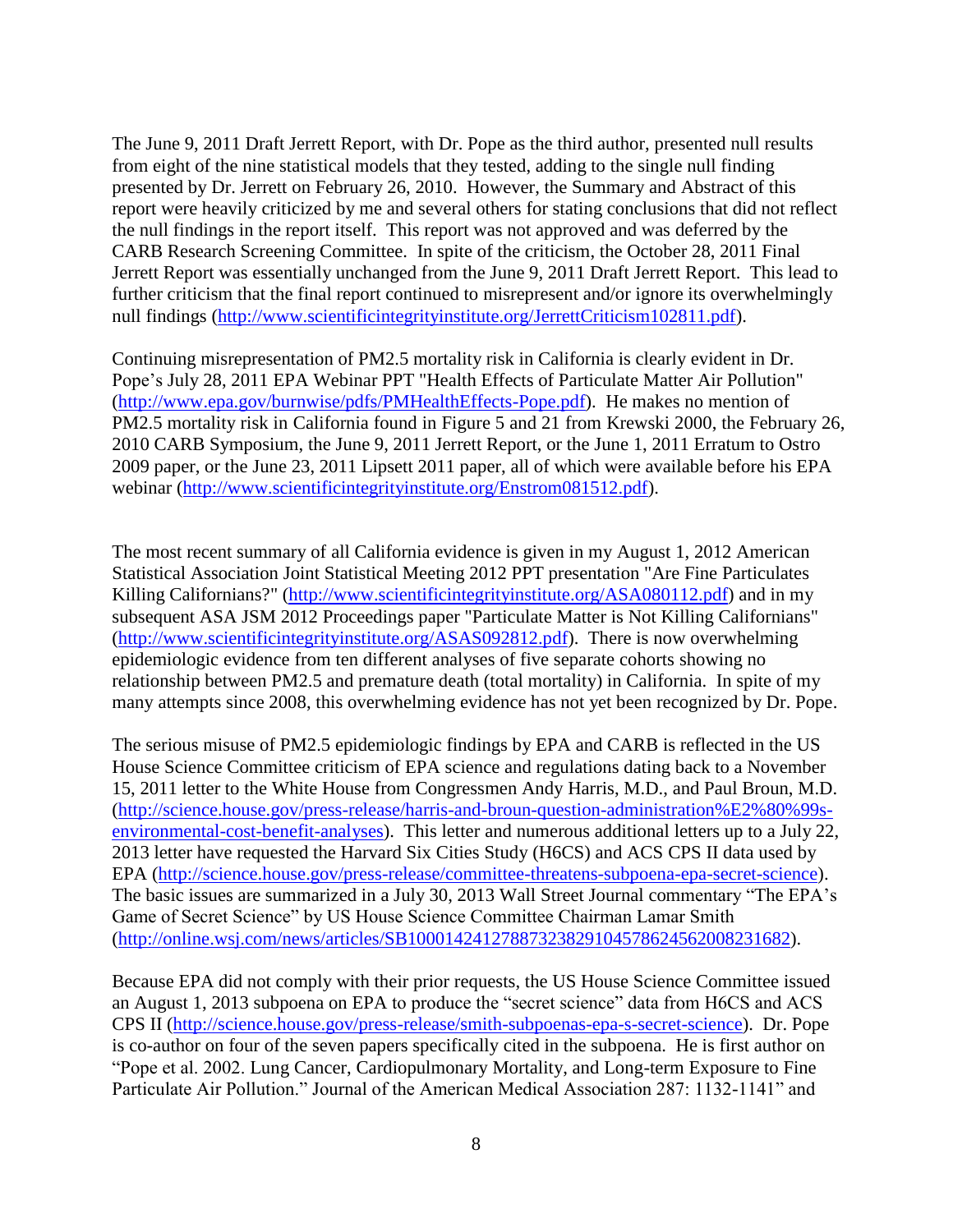"Pope et al. 2009. "Fine Particulate Air Pollution and Life Expectancy in the United States." New England Journal of Medicine 360: 376-386." He is third author on "Jerrett et al. 2009 "Long-term ozone exposure and mortality", New England Journal of Medicine 360; 1085-1095" and eighth author on "Krewski et al. 2009. "Extended Follow-up and Spatial Analysis of the American Cancer Society Study Linking Particulate Air Pollution and Mortality, HEI Research Report 140, Health Effects Institute. Boston, MA." A fifth study is "Krewski et al. 2000. 'Reanalysis of the Harvard Six Cities Study and the American Cancer Society Study of Particulate Air Pollution and Mortaltiy.' Special Report to Health Effects Institute. Cambridge MA. July." This 2000 HEI Reanalysis Report was conducted in order to check the accuracy of the highly controversial Pope 1995 paper, as described in the 1997 Science and Reason articles.

Instead of encouraging the other H6SC and ACS CPS II investigators to comply with the subpoena, Dr. Pope has made several patently false statements to the press that try to justify the investigators' refusal to comply. However, of the 23 primary authors of the seven subpoenaed papers, only Dr. Pope has publicly challenged the appropriateness of the subpoena. The following are three of his most blatantly false public statements:

1) The August 2, 2013 Science *Insider* statement: "Economist C. Arden Pope of Brigham Young University in Provo, Utah, one of the authors on the Six Cities Study, says that turning over what Smith requests would undoubtedly violate the confidentiality agreement made with participants. 'It's extremely hard to give a data set that will allow you to replicate the results in these studies that doesn't include information that then allows you—with an Internet search of obituaries—to quickly figure out who the people were,' he says." [\(http://news.sciencemag.org/environment/2013/08/house-panel-subpoenas-epa-air-pollution-](http://news.sciencemag.org/environment/2013/08/house-panel-subpoenas-epa-air-pollution-data)

[data\)](http://news.sciencemag.org/environment/2013/08/house-panel-subpoenas-epa-air-pollution-data)

2) The August 9, 2013 Science statement: "Thursday, Smith asserted the data would be shared with 'various reputable entities and organizations' and would be 'deidentified' so that no names would be made public. But because the six cities were small, it would be easy to quickly figure out who the participants were, according to Pope."

[\(http://www.sciencemag.org/content/341/6146/604.full.pdf\)](http://www.sciencemag.org/content/341/6146/604.full.pdf)

3) The September 7, 2013 Boston Globe statement: "C. Arden Pope III, an economics professor at Brigham Young University who also was lead author on the American Cancer Society study, said there was no attempt to hide information from Congress or the public. 'Characterizing the ACS and Harvard Six-Cities studies as "secret science" is a misrepresentation of the truth,' Pope said in remarks he e-mailed to the Globe. 'We have continued to be actively involved in open, collaborative, extended analysis efforts,' he added, 'using the data and information in such a way that contributes to scientific understanding and that does not violate commitments to the privacy and confidentiality of research participants.'"

[\(http://www.bostonglobe.com/news/nation/2013/09/06/landmark-harvard-study-health-effects](http://www.bostonglobe.com/news/nation/2013/09/06/landmark-harvard-study-health-effects-air-pollution-target-house-gop-subpoena/2K0jhfbJsZcfXqcQHc4jzL/story.html)[air-pollution-target-house-gop-subpoena/2K0jhfbJsZcfXqcQHc4jzL/story.html\)](http://www.bostonglobe.com/news/nation/2013/09/06/landmark-harvard-study-health-effects-air-pollution-target-house-gop-subpoena/2K0jhfbJsZcfXqcQHc4jzL/story.html).

The illustrate the dishonesty of Dr. Pope's claim "it would be easy to quickly figure out who the participants were," the first deceased H6CS subject is shown as Record 1259 of the H6CS Excel data file given to EPA in response the subpoena "Lepeule2012\_data\_0713 final.xlsx":